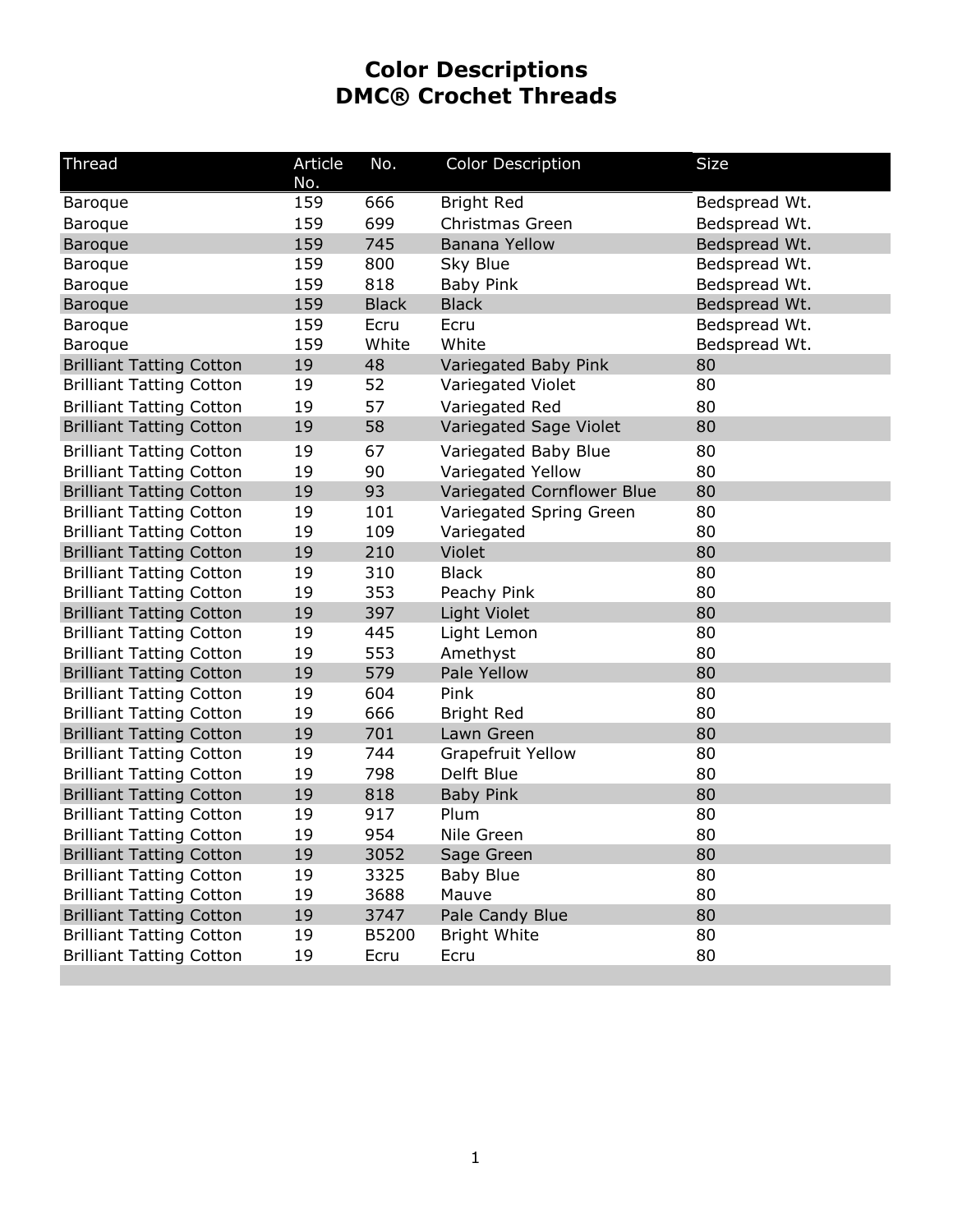## **Color Descriptions DMC® Crochet Threads**

| <b>Thread</b>     | Art. No. | No.          | <b>Color Description</b> | <b>Size</b>                            |
|-------------------|----------|--------------|--------------------------|----------------------------------------|
| Cebelia           | 167G     | 712          | Cream                    | 10, 20, 30                             |
| Cebelia           | 167G     | B5200        | <b>Bright White</b>      | 10, 20, 30                             |
| Cebelia           | 167G     | <b>Blanc</b> | <b>Blanc</b>             | 10, 20, 30                             |
| Cebelia           | 167G     | Ecru         | Ecru                     | 10, 20, 30                             |
| Cebelia           | 167GA    | 210          | Violet                   | 10, 20, 30                             |
| Cebelia           | 167GA    | 223          | Medium Dusty Pink        | 10, 20, 30                             |
| Cebelia           | 167GA    | 310          | <b>Black</b>             | 10, 20, 30                             |
| Cebelia           | 167GA    | 437          | Camel                    | 10, 20, 30                             |
| Cebelia           | 167GA    | 524          | Lt. Green                | 10, 20, 30                             |
| Cebelia           | 167GA    | 603          | Pretty Pink              | 10, 20, 30                             |
| Cebelia           | 167GA    | 666          | <b>Bright Red</b>        | 10, 20, 30                             |
| Cebelia           | 167GA    | 699          | Christmas Green          | 10, 20, 30                             |
| Cebelia           | 167GA    | 743          | <b>Medium Yellow</b>     | 10, 20, 30                             |
| Cebelia           | 167GA    | 745          | Banana Yellow            | 10, 20, 30                             |
| Cebelia           | 167GA    | 747          | Sea Mist Blue            | 10, 20, 30                             |
| Cebelia           | 167GA    | 754          | Beige Rose               | 10, 20, 30                             |
| Cebelia           | 167GA    | 797          | Royal Blue               | 10, 20, 30                             |
| Cebelia           | 167GA    | 799          | Horizon Blue             | 10, 20, 30                             |
| Cebelia           | 167GA    | 800          | Sky Blue                 | 10, 20, 30                             |
| Cebelia           | 167GA    | 816          | Garnett                  | 10, 20, 30                             |
| Cebelia           | 167GA    | 818          | <b>Baby Pink</b>         | 10, 20, 30                             |
| Cebelia           | 167GA    | 842          | Coffee Cream             | 10, 20, 30                             |
| Cebelia           | 167GA    | 955          | Nile Green               | 10, 20, 30                             |
| Cebelia           | 167GA    | 992          | Aquamarine               | 10, 20, 30                             |
| Cebelia           | 167GA    | 3033         | Mocha Cream              | 10, 20, 30                             |
| Cebelia           | 167GA    | 3326         | Wild Rose                | 10, 20, 30                             |
| Cordonnet Special | 151      | Ecru         | Ecru                     | 10, 20, 30, 40, 50, 60,                |
|                   |          |              |                          | 70, 80, 100                            |
| Cordonnet Special | 151      | White        | White                    | 10, 20, 30, 40, 50, 60,<br>70, 80, 100 |